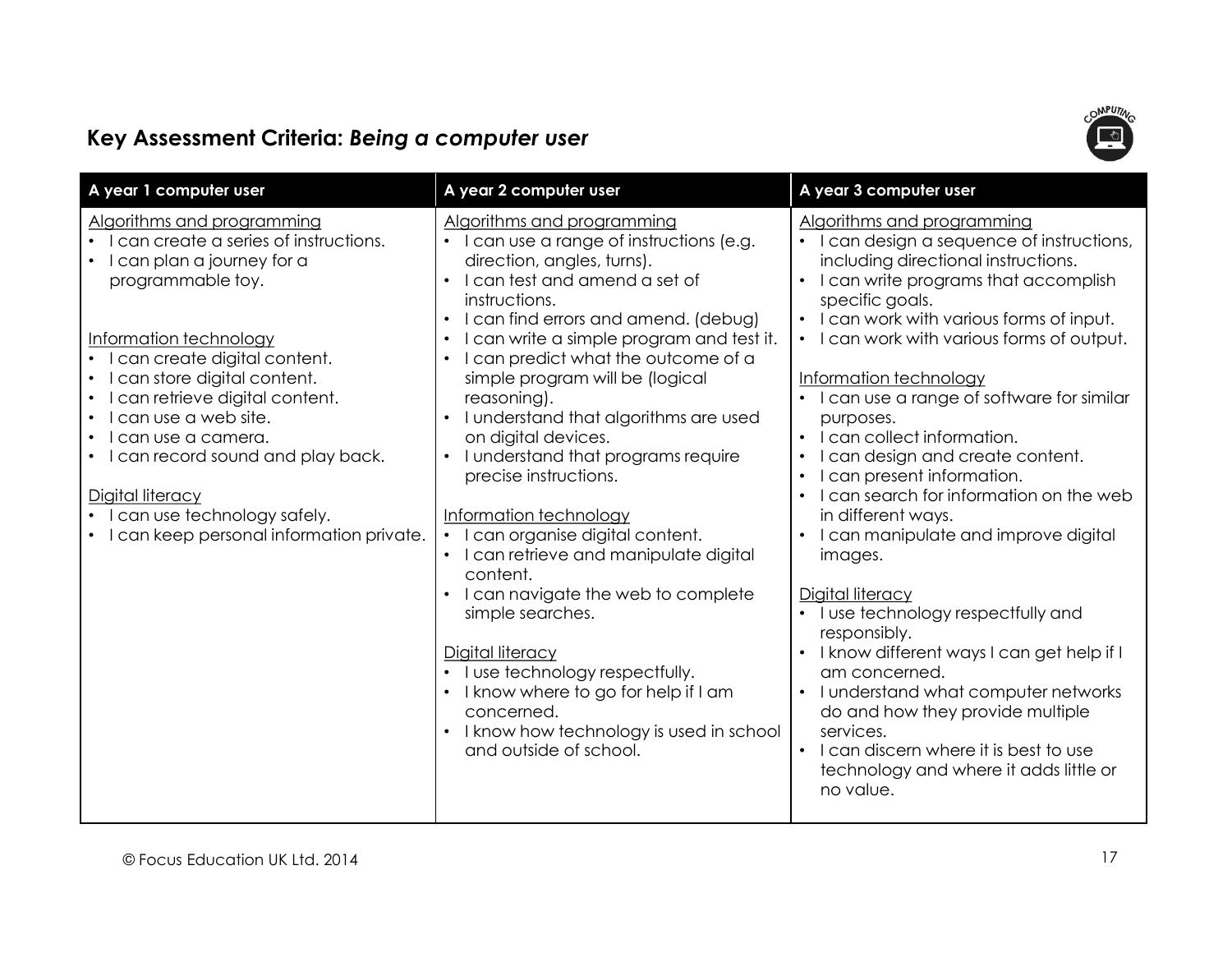

| Key Assessment Criteria: Being a computer user<br>A year 4 computer user                                                                                                                                                                                                                                                                                                                                                                                                                                                                                                                                                       | A year 5 computer user                                                                                                                                                                                                                                                                                                                                                                                                                                                                                                                                                   | A year 6 computer user                                                                                                                                                                                                                                                                                                                                                                                                                                                                                                                                                                                                                                                               |
|--------------------------------------------------------------------------------------------------------------------------------------------------------------------------------------------------------------------------------------------------------------------------------------------------------------------------------------------------------------------------------------------------------------------------------------------------------------------------------------------------------------------------------------------------------------------------------------------------------------------------------|--------------------------------------------------------------------------------------------------------------------------------------------------------------------------------------------------------------------------------------------------------------------------------------------------------------------------------------------------------------------------------------------------------------------------------------------------------------------------------------------------------------------------------------------------------------------------|--------------------------------------------------------------------------------------------------------------------------------------------------------------------------------------------------------------------------------------------------------------------------------------------------------------------------------------------------------------------------------------------------------------------------------------------------------------------------------------------------------------------------------------------------------------------------------------------------------------------------------------------------------------------------------------|
| Algorithms and programming<br>I can experiment with variables to<br>control models.<br>I can give an on-screen robot specific<br>instructions that takes them from A to<br>Β.<br>I can make an accurate prediction<br>$\bullet$<br>and explain why I believe something<br>will happen (linked to programming).<br>I can de-bug a program.<br>Information technology<br>I can select and use software to<br>accomplish given goals.<br>I can collect and present data.<br>$\bullet$<br>I can produce and upload a pod<br>cast.<br>Digital literacy<br>I recognise acceptable and<br>unacceptable behaviour using<br>technology. | Algorithms and programming<br>can combine sequences of<br>instructions and procedures to turn<br>devices on and off.<br>I can use technology to control an<br>external device.<br>I can design algorithms that use<br>repetition & 2-way selection.<br>Information technology<br>can analyse information.<br>can evaluate information.<br>I understand how search results are<br>selected and ranked.<br>I can edit a film.<br>Digital literacy<br>• I understand that you have to make<br>choices when using technology and<br>that not everything is true and/or safe. | Algorithms and programming<br>I can design a solution by breaking a<br>problem up.<br>I recognise that different solutions can<br>exist for the same problem.<br>I can use logical reasoning to detect<br>errors in algorithms.<br>I can use selection in programs.<br>I can work with variables.<br>I can explain how an algorithm works.<br>I can explore 'what if' questions by<br>planning different scenarios for<br>controlled devices.<br>Information technology<br>I can select, use and combine<br>software on a range of digital<br>devices.<br>I can use a range of technology for a<br>specific project.<br>Digital literacy<br>I can discuss the risks of online use of |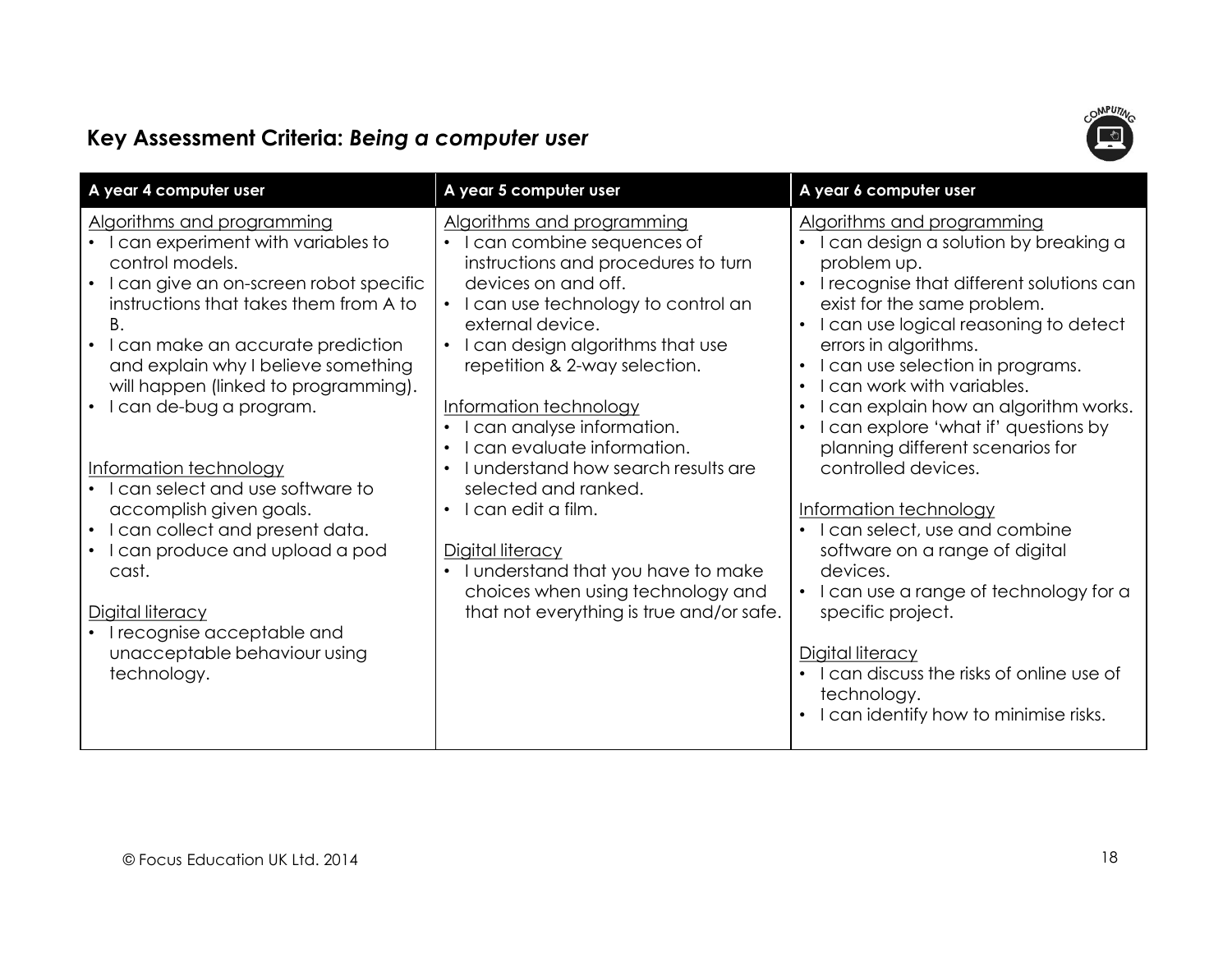

| Key Assessment Criteria: Being a computer user<br>A safe computer user in Y1 and Y2                                                                                                                                                                                                                                                                                                                                                                                                                                                                                                                                                                                                                                                                                                                 |                                                                                                                                                                                                                                                                                                                                                                                                                                                                                                                                                                                                                        |
|-----------------------------------------------------------------------------------------------------------------------------------------------------------------------------------------------------------------------------------------------------------------------------------------------------------------------------------------------------------------------------------------------------------------------------------------------------------------------------------------------------------------------------------------------------------------------------------------------------------------------------------------------------------------------------------------------------------------------------------------------------------------------------------------------------|------------------------------------------------------------------------------------------------------------------------------------------------------------------------------------------------------------------------------------------------------------------------------------------------------------------------------------------------------------------------------------------------------------------------------------------------------------------------------------------------------------------------------------------------------------------------------------------------------------------------|
| Knowledge and understanding                                                                                                                                                                                                                                                                                                                                                                                                                                                                                                                                                                                                                                                                                                                                                                         | <b>Skills</b>                                                                                                                                                                                                                                                                                                                                                                                                                                                                                                                                                                                                          |
| • I understand the different methods of communication (e.g.<br>email, online forums etc).<br>• I know you should only open email from a known source.<br>• I know the difference between email and communication<br>systems such as blogs and wikis.<br>• I know that websites sometimes include pop-ups that take me<br>away from the main site.<br>• I know that bookmarking is a way to find safe sites again<br>quickly.<br>• I have begun to evaluate websites and know that everything<br>on the internet is not true.<br>• I know that it is not always possible to copy some text and<br>pictures from the internet.<br>• I know that personal information should not be shared online.<br>• I know I must tell a trusted adult immediately if anyone tries to<br>meet me via the internet. | • I follow the school's safer internet rules.<br>• I can use the search engines agreed by the school.<br>• I know what to do if I find something inappropriate online or<br>something I am unsure of (including identifying people who<br>can help; minimising screen; online reporting using school<br>system etc).<br>• I can use the internet for learning and communicating with<br>others, making choices when navigating through sites.<br>• I can send and receive email as a class.<br>I can recognise advertising on websites and learn to ignore it.<br>• I can use a password to access the secure network. |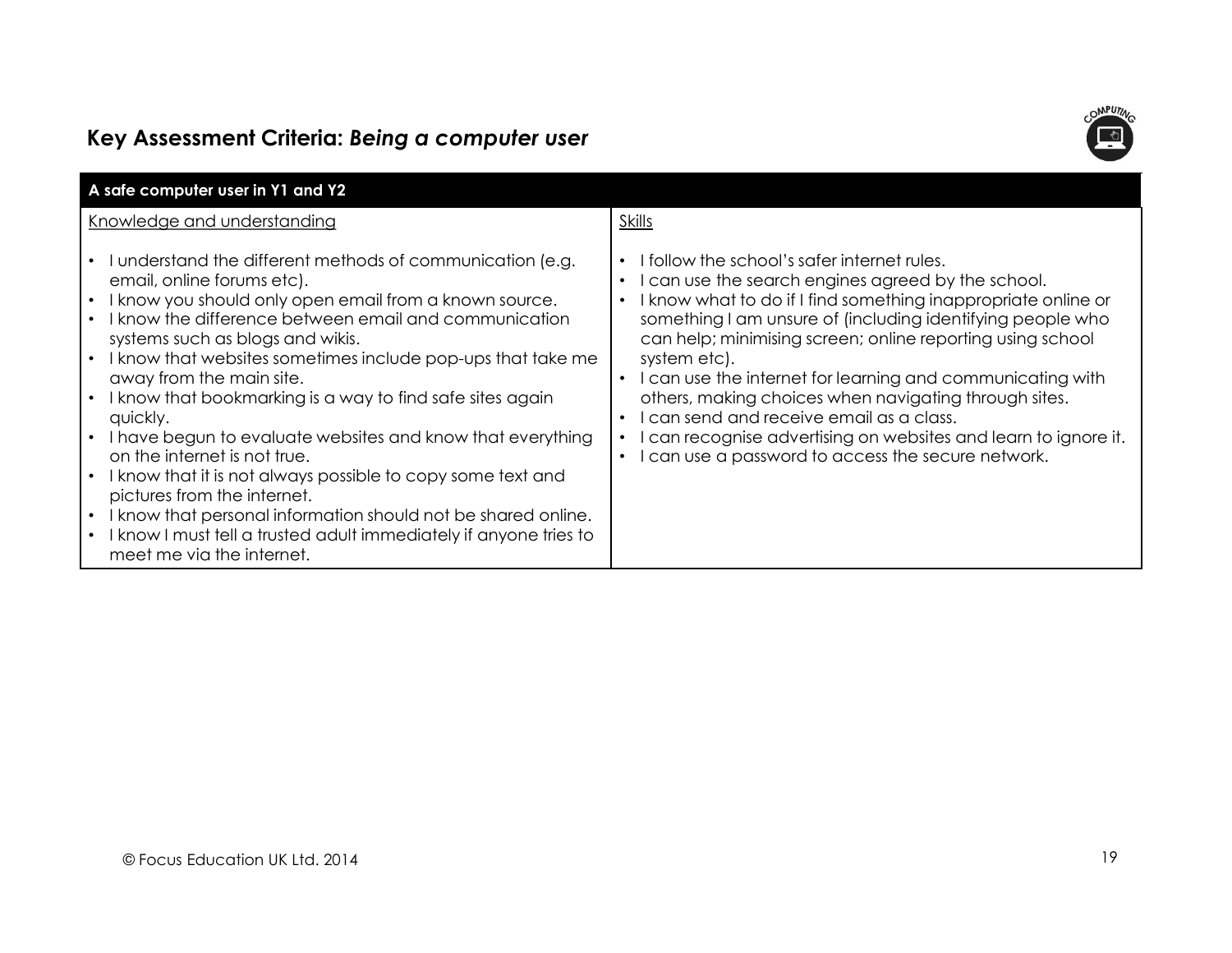

|                                                                                                                                                                                                                                                                                                                                                                                                                                                                                                                                                                                                                                                                                                                                                                                                                                                                                                                                                                                                                                                                                                                                                                                                                                                                                                                                                                                                                                                                                                                                                               | <b>MPUT</b>                                                                                                                                                                                                                                                                                                                                                                                                                                                                                         |
|---------------------------------------------------------------------------------------------------------------------------------------------------------------------------------------------------------------------------------------------------------------------------------------------------------------------------------------------------------------------------------------------------------------------------------------------------------------------------------------------------------------------------------------------------------------------------------------------------------------------------------------------------------------------------------------------------------------------------------------------------------------------------------------------------------------------------------------------------------------------------------------------------------------------------------------------------------------------------------------------------------------------------------------------------------------------------------------------------------------------------------------------------------------------------------------------------------------------------------------------------------------------------------------------------------------------------------------------------------------------------------------------------------------------------------------------------------------------------------------------------------------------------------------------------------------|-----------------------------------------------------------------------------------------------------------------------------------------------------------------------------------------------------------------------------------------------------------------------------------------------------------------------------------------------------------------------------------------------------------------------------------------------------------------------------------------------------|
| Key Assessment Criteria: Being a computer user<br>A safe computer user in Y3 and Y4<br>Knowledge and understanding<br>• I understand the need for rules to keep me safe when<br>exchanging learning and ideas online.<br>• I recognise that information on the internet may not be<br>accurate or reliable and may be used for bias, manipulation<br>or persuasion.<br>I understand that the internet contains fact, fiction and<br>opinion and begin to distinguish between them.<br>• I use strategies to verify information, e.g. cross-checking.<br>I understand the need for caution when using an internet<br>search for images and what to do if I find an unsuitable<br>image.<br>I understand that copyright exists on most digital images,<br>video and recorded music.<br>I understand the need to keep personal information and<br>passwords private.<br>• I understand that if I make personal information available<br>online it may be seen and used by others.<br>• I know how to respond if asked for personal information or feel<br>unsafe about the content of a message.<br>• I recognise that cyber bullying is unacceptable and will be<br>sanctioned in line with the school's policy.<br>• I know how to report an incident of cyber bullying.<br>I know the difference between online communication tools<br>used in school and those used at home.<br>• I understand the need to develop an alias for some public<br>online use.<br>I understand that the outcome of internet searches at home<br>may be different than at school. | <b>Skills</b><br>I follow the school's safer internet rules.<br>$\bullet$<br>I recognise the difference between the work of others which<br>$\bullet$<br>has been copied (plagiarism) and re-structuring and re-<br>presenting materials in ways which are unique and new.<br>I can identify when emails should not be opened and when<br>$\bullet$<br>an attachment may not be safe.<br>I can explain and demonstrate how to use email safely.<br>I can use different search engines.<br>$\bullet$ |